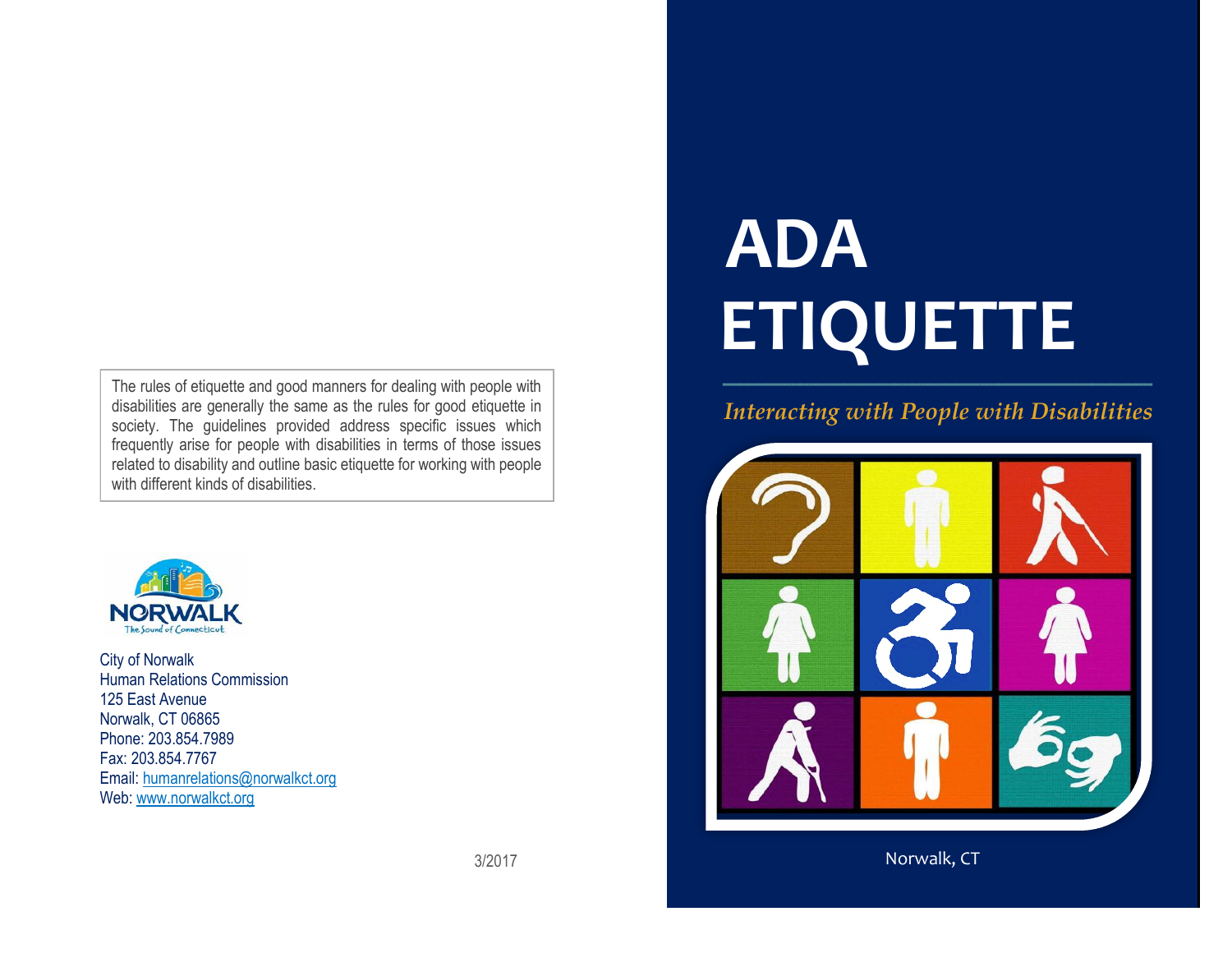

Access to civic life by people with disabilities is a fundamental goal of the Americans with Disabilities Act (ADA). To ensure that this goal is met, Title II of the ADA requires state and local governments make their programs and services accessible to persons with disabilities. This requirement extends not only to physical access at government facilities, programs and events, but also to policy changes that governmental entities must make to ensure that all people with disabilities can take part in and benefit from the programs and services of the City of Norwalk.

We are obligated to ensure effective communication, including the provision of auxiliary aids and services, so that individuals with disabilities can fully participate in civic activities. The purpose of this booklet is to make available to all employees information on the Americans with Disabilities Act (ADA) and provide etiquette strategies that fosters inclusion of people with disabilities. These basic tips are meant to be a guide for how we can better serve the public and relate to each other in the workplace. Also included, is a directory of local organizations that provide services for people with disabilities and special needs.

The City of Norwalk does not discriminate on the basis of disability in admission to, access to or operations of its programs, services or activities. The City of Norwalk does not discriminate on the basis of disability in its hiring or employment practices. If you have any questions or concerns, please contact the Human Relations and Fair Rent Department.

#### **Keystone House, Inc.**

141 East Avenue, Norwalk, CT 203.855.7920 [www.keystonehouse.org](http://www.keystonehouse.org/)

Services for adults: advocacy, assessments, evaluations, community programs, employment options and social rehabilitation. Residential program for individuals with psychiatric disabilities.

#### **Norwalk Hospital**

34 Maple St., Norwalk, CT 06586 203.852.2000 [www.norwalkhosp.org](http://www.norwalkhosp.org/)

Acute care community hospital offering complete inpatient and outpatient services, including health education and support services.

• Hospital translation service available

#### **Norwalk Transit District**

275 Wilson Avenue, Norwalk CT 06854 203.299.5161 or 203.852.0000 [www.norwalktransit.com](http://www.norwalktransit.com/)

Service: Door - to -door transportation for people with disabilities qualifying under ADA.

#### **Office of Protection & Advocacy (OPA)**

60-B Weston Street, Hartford, CT 06120 (860) 297-4300 (p) (860) 297-4380 (TTY) 1-800-842-7303 (V/TTY) (860) 566-8714 (f)[www.ct.gov/opapd](http://www.ct.gov/opapd)

Seeks to protect the rights of and to advocate for people with disabilities. Provides information, referral services, case advocacy services, abuse investigation, and community development activities.

#### **STAR, Inc., Lighting the Way**

182 Wolfpit Avenue, Norwalk, CT 203.846.9581 [www.starct.org](http://www.starct.org/)

Services for infants, children and adults: Child development/early intervention (formerly birth to three), education, training and residential services for individuals with developmental disabilities.

#### **Department of Developmental Services**

460 Capitol Avenue, Hartford, CT 06106 For Eligibility call 1 866.433.8192 [www.ct.gov](http://www.ct.gov/)

Serves people with mental retardation: Residential programs, job training, supported employment programs, day and recreation programs, individual and family support, case management and respite care.

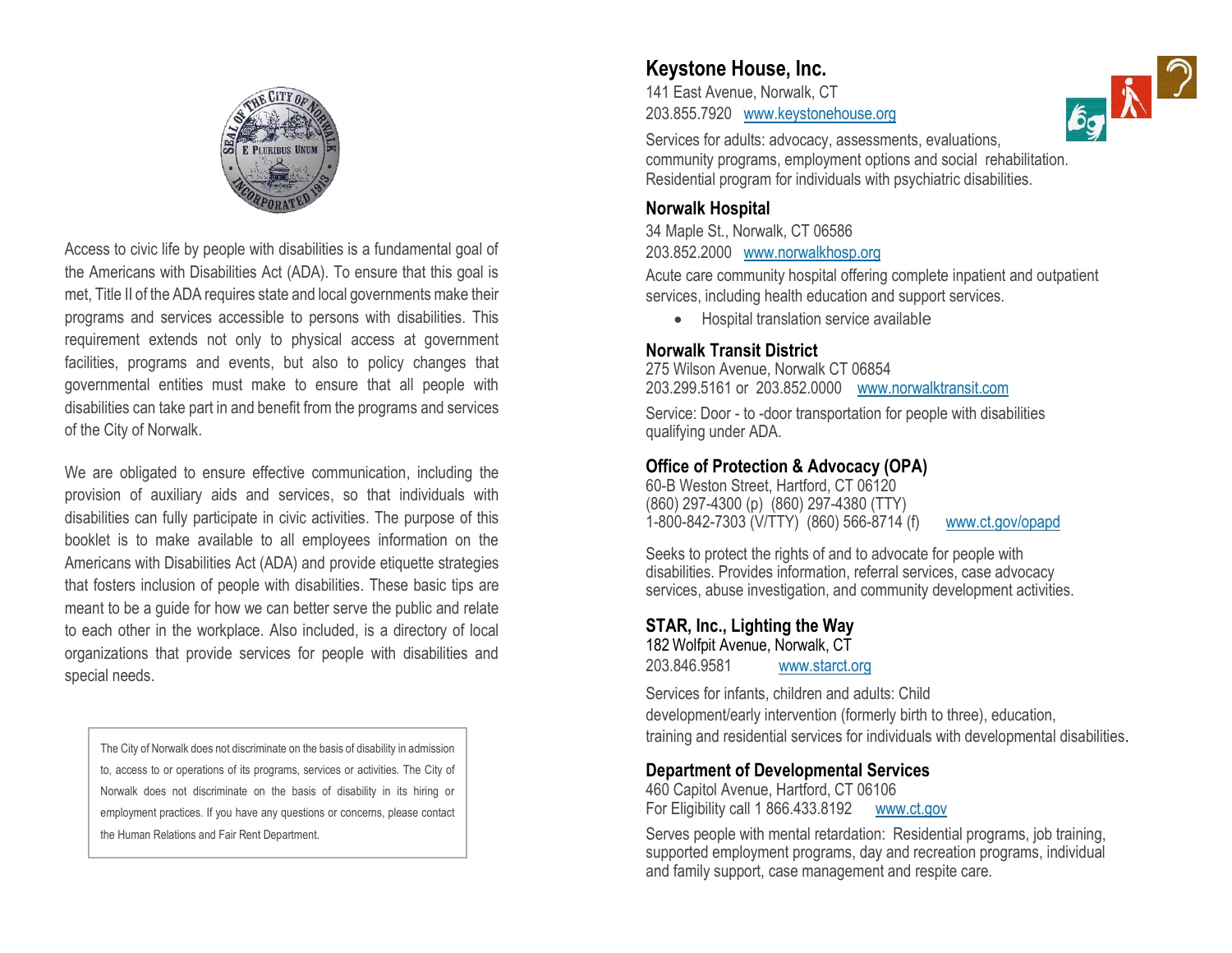# **DISABILITIES AND SPECIAL NEEDS DIRECTORY**, *cont'd*

#### **Department of Developmental Services**

460 Capitol Avenue, Hartford, CT 06106 For Eligibility call 1 866.433.8192 [www.ct.gov](http://www.ct.gov/)

Serves people with mental retardation: Residential programs, job training, supported employment programs, day and recreation programs, individual and family support, case management and respite care.

#### **Department of Rehabilitation Services (DORS)**

55 Farmington Avenue. 12<sup>th</sup> fl. Hartford, CT 06105 1.860.424.5055 Toll Free: 1.800.537.2549 [www.ct.gov/dors](http://www.ct.gov/dors)

#### **Disability Resource Center of Fairfield County**

80 Ferry Blvd. Suite 210, Stratford, CT 06615 (203) 378-6977 (p) (203) 378-3248 (TDD)

Services: Information and referrals for individuals with disabilities including, support, benefits, housing and personal assistance services, independent living skills training, disability awareness training, adaptive technology technical assistance, advocacy.

#### **Family & Children's Agency, Inc.**

9 Mott Avenue, Norwalk, CT 203.855.8765 [www.familyandchildrensAgency.org](http://www.familyandchildrensagency.org/)

Counseling, family support and care, including respite care for Parents of children with serious psychiatric diagnosis.

• American Sign Language Interpreter available

#### **Jewish Family Service**

431 Prospect Street, Suite 11, Westport, CT 203.454.4992 [www.ctjfs.org](http://www.ctjfs.org/)

Services for adolescents, adults and families: counseling, therapy and social services.

Interpreter available for Russian &Hebrew

#### **Hearing Loss Association of America (HLAA)**

(Southwest Connecticut Chapter) Norwalk Senior Center, 11 Allen Road, Norwalk, CT 06851 203.656.2733 [www.hearez.org](http://www.hearez.org/)

Help hearing people understand how to communicate with the hearing impaired; help hearing impaired live as full a life as possible in the hearing world. Conduct education and awareness workshops in schools, senior centers and other groups.

# **THE BASICS**



**DON'T MAKE ASSUMPTIONS** about people and their limitations based on appearance or the use of assistive devices. For example, people who appear to be mobile may require accommodations such as accessible parking because they are unable to walk long distances due to a medical impairment; individuals who are deaf or hard of hearing communicate in various ways, or a legally blind person may still be able to see. Don't assume you know what someone wants, what they feel, or what is best for them. If you have a question about what to do, how to do it, what language or terminology to use, or what assistance to offer, simply ask. That person should be your first and best resource.

**Remember that people with disabilities have different preferences. Just because one person with a disability prefers something one way doesn't mean that another person with the same disability also prefers it that way.**

ASK BEFORE YOU HELP. Before you help someone, ask if they would like help. In some cases a person with a disability might seem to be struggling, yet is fine and would prefer to complete the task on their own. Follow the person's cues and ask if you are not sure what to do. Don't be offended if someone declines your offer of assistance.

**SPEAK NORMALLY**. Some people have a tendency to talk louder and slower to people with disabilities; don't. Don't assume that because a person has one disability, that they also have a cognitive disability or is hard of hearing. For example, a person with cerebral palsy might use a wheelchair, have uncontrolled upper body movements, have difficulty speaking, and yet have very good hearing, cognitive abilities, and intelligence.

**TALK DIRECTLY TO THE USER, not to the interpreter, attendant, or** friend. You don't need to ignore the others entirely; just make sure to focus your interaction with the user. When a user who is deaf has an interpreter, the user will look at the interpreter as you are talking. It might take a little extra effort to remember to face the user rather than the interpreter.

**If you will be speaking for some time with a person in a wheelchair, scooter or using crutches, sit down so that you are at eye level in front of the person to facilitate the conversation.** 

BE AWARE OF PERSONAL SPACE. Some people who use a mobility aid, such as a wheelchair, walker, or cane, see these aids as part of their personal space. Don't touch, move, or lean on mobility aids. This is also important for safety.